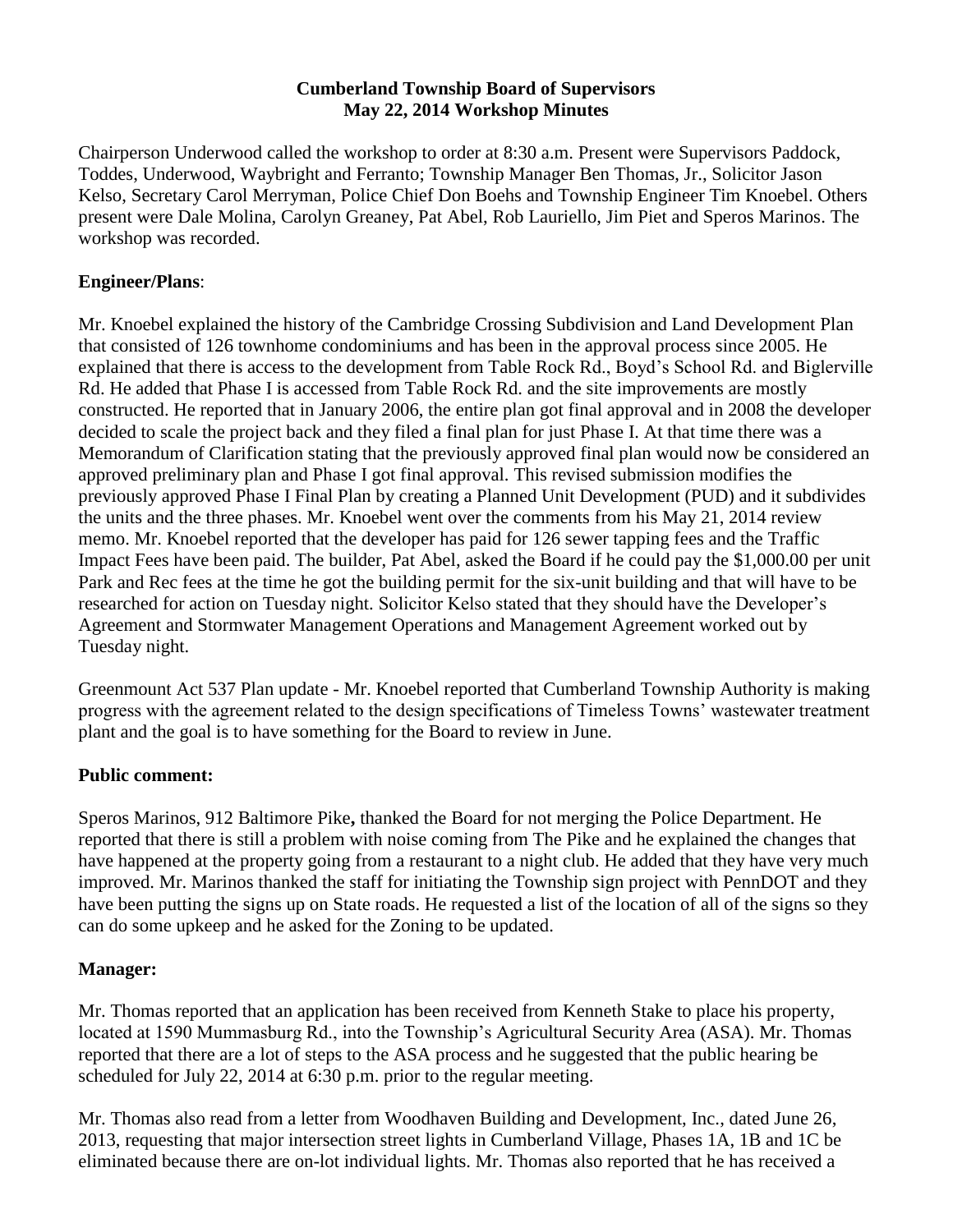letter from the Cumberland Village HOA and they agree with and endorse Woodhaven's request for the Phase 1A portion of the development. Mr. Piet reported that there are two major intersection locations in Phase 1. Mr. Thomas added that if the Board did agree to the elimination of the lighting, the plan would have to be modified and recorded.

Mr. Thomas reported that the Township has received a waiver request from Complex Group, Inc. for the reduction of the required \$5 million liability insurance to \$2 million liability insurance for their Gettysburg Memorial Day Cup Special Event permit. He added that the event is being held this weekend and they did pay their 2012 Amusement Tax when it was brought to their attention. **Mr. Waybright made a motion to grant the waiver request for Complex Group, Inc. seconded by Mr. Toddes and carried 5-0.** 

Mr. Thomas also reported that he is requesting that a date be set for an Open House to commemorate the 265<sup>th</sup> Anniversary of Cumberland Township and he is recommending Monday, October 13, 2014 from approximately 3:00 p.m. to 6:00 p.m. **Mr. Ferranto made a motion to set the date for the Open House commemorating the 265th Anniversary of the Township, conducted by the Cumberland Township Historical Society, for Monday, October 13, 2014 seconded by Mr. Toddes and carried 5-0.**

Mr. Thomas stated that on Tuesday evening he will be asking the Board for authorization to liquidate 150 common shares invested at Principal Financial Group and transfer the funds to U S Bank for deposit into the Cumberland Township Pension Plans.

Mr. Thomas also reported that the Council of Governments Legislative Committee met and critiqued the April 24<sup>th</sup> Legislative Forum and they will have some recommendations to possibly improve upon that. He added that they got a report on the National Association of Towns and Townships (NATAT) Conference and they will be working on their legislative priorities at both the State and Federal levels.

Mr. Thomas gave an update on the focus group that he is part of working on the recruitment and retention of volunteer firefighters. He reported that Senator Baker has gathered about twenty experts from across the State and they are working on educating their Senators and crafting bills to take to the Senate and then the House. Mr. Thomas will ask Senator Baker if he is keeping the House members informed.

Mr. Thomas also requested an Executive Session.

# **Solicitor:**

Solicitor Kelso reported that he spoke to Michael Bowden from Shentel regarding a correction needed to their improvement bond and the Stormwater Management Operations and Management Agreement has some unique provisions since the Township owns the property and he did make some revisions to it. He also reported that he has been working on the Misty Ridge documents and they are about 98% complete.

# **Committee Reports:**

**Planning/Zoning** – Mrs. Underwood reported that the Joint Comprehensive Plan is moving forward and two Township residents did attend one meeting.

**Public Safety –** No report**.**

**Finance Committee –** Chair Underwood reported that the committee is meeting later today P**ark and Rec –** Mr. Toddes reported that the Dog Park is being moved from one end of the park to the other and once approved, they will be requesting bids. They are still working on their lease agreement with the Borough and Jack Bream, Chairman of Gettysburg Area Recreation Authority (GARA), will be at Tuesday's meeting to give a report.

**Personnel –** No report.